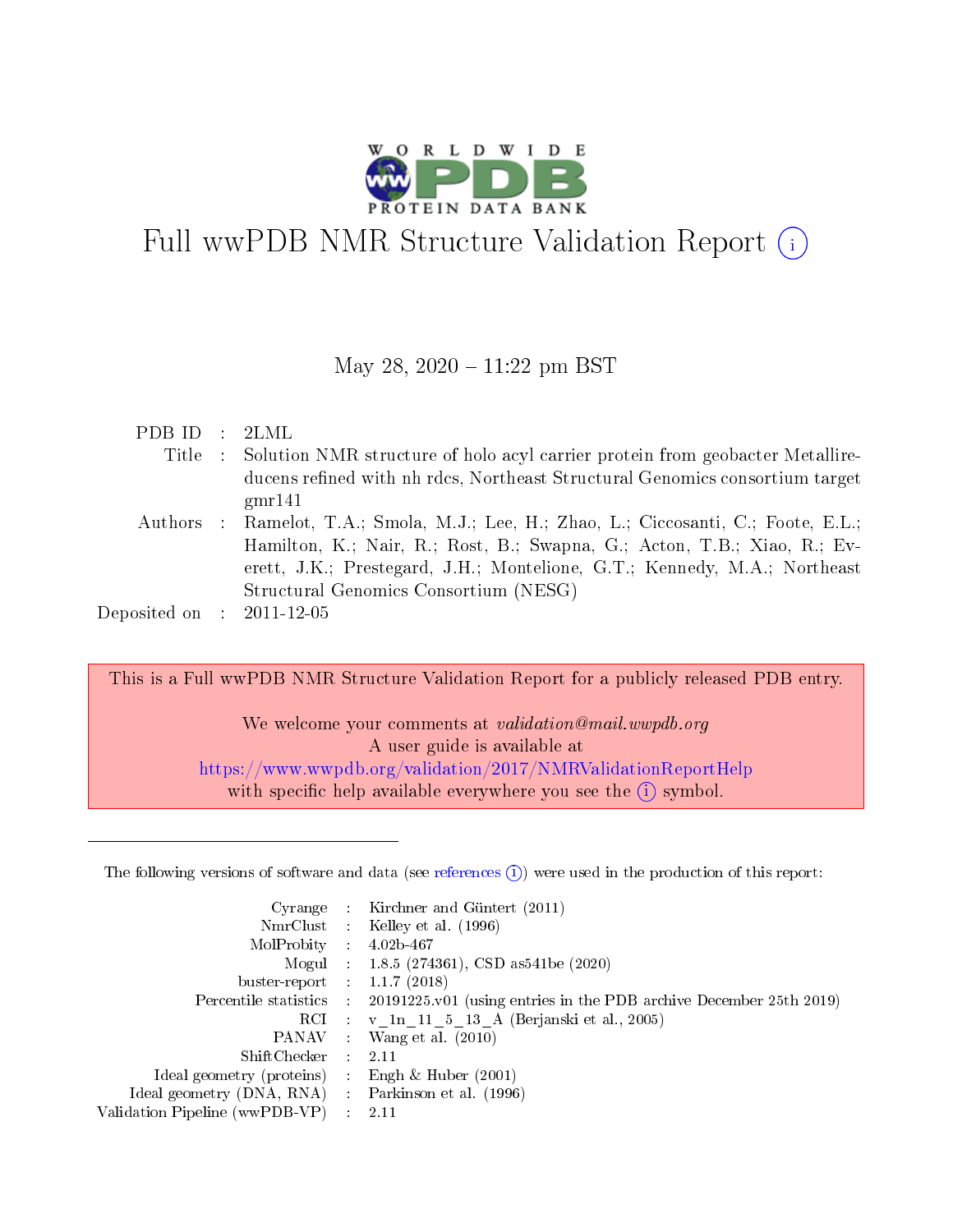# 1 [O](https://www.wwpdb.org/validation/2017/NMRValidationReportHelp#overall_quality)verall quality at a glance (i)

The following experimental techniques were used to determine the structure: SOLUTION NMR

The overall completeness of chemical shifts assignment is 93%.

Percentile scores (ranging between 0-100) for global validation metrics of the entry are shown in the following graphic. The table shows the number of entries on which the scores are based.



Sidechain outliers 154315 11428

The table below summarises the geometric issues observed across the polymeric chains and their fit to the experimental data. The red, orange, yellow and green segments indicate the fraction of residues that contain outliers for  $>=3, 2, 1$  and 0 types of geometric quality criteria. A cyan segment indicates the fraction of residues that are not part of the well-defined cores, and a grey segment represents the fraction of residues that are not modelled. The numeric value for each fraction is indicated below the corresponding segment, with a dot representing fractions  $\epsilon = 5\%$ 

| <b>NIOI</b> | ${\bf Chain}$ | $\frac{1}{2}$ angel<br>reugen | Quality of chain |     |
|-------------|---------------|-------------------------------|------------------|-----|
|             | . .           | $\cap$ $\Box$                 | 86%              | 10% |

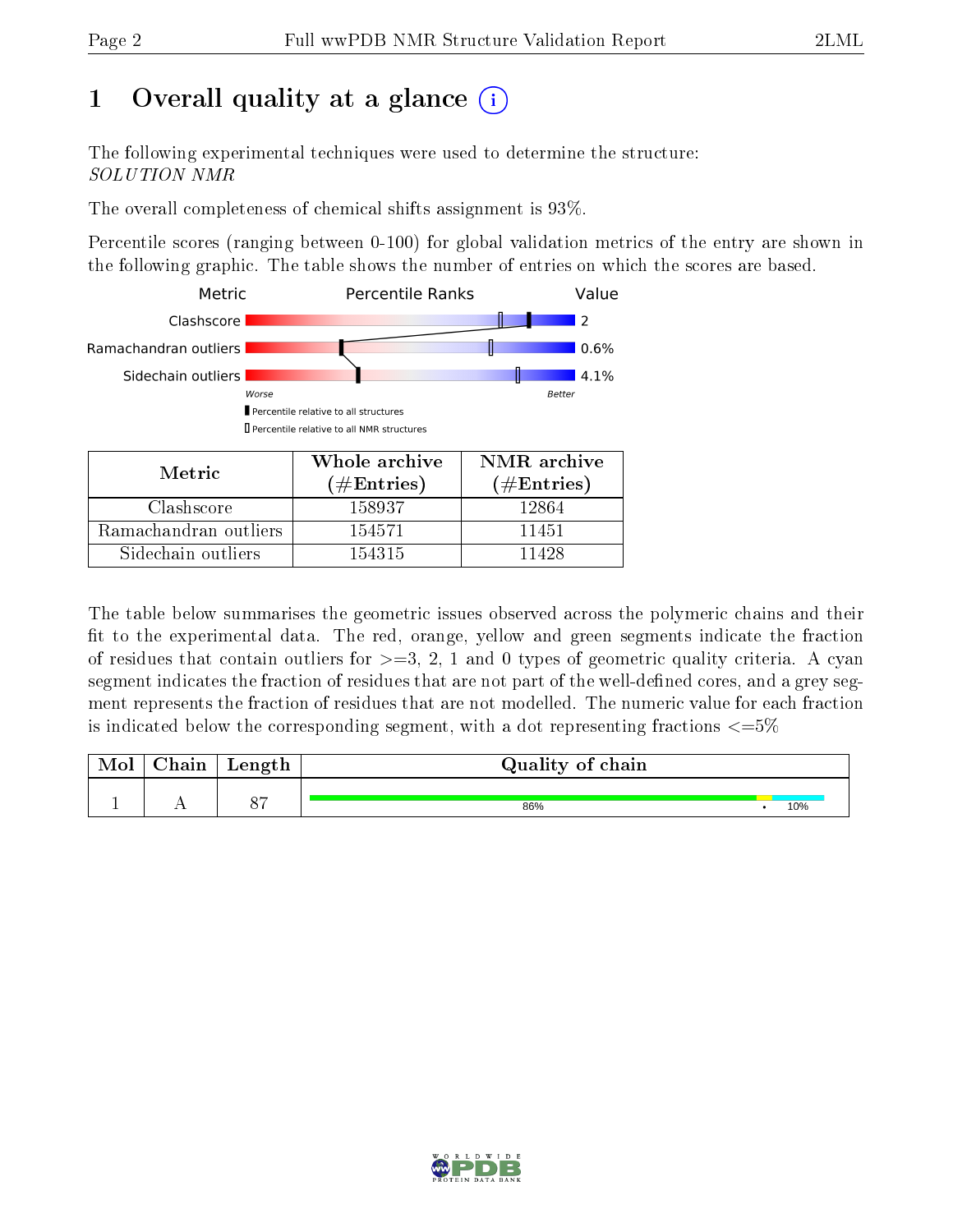# 2 Ensemble composition and analysis  $(i)$

This entry contains 20 models. Model 12 is the overall representative, medoid model (most similar to other models). The authors have identified model 1 as representative, based on the following criterion: lowest energy.

The following residues are included in the computation of the global validation metrics.

| Well-defined (core) protein residues |                                                                   |                                  |  |  |  |  |  |  |  |  |  |
|--------------------------------------|-------------------------------------------------------------------|----------------------------------|--|--|--|--|--|--|--|--|--|
|                                      | $\mathbb{R}$ Well-defined core $\mathbb{R}$ Residue range (total) | Backbone RMSD (Å)   Medoid model |  |  |  |  |  |  |  |  |  |
|                                      | $A:2-A:79(78)$                                                    | $0.39\,$                         |  |  |  |  |  |  |  |  |  |

Ill-defined regions of proteins are excluded from the global statistics.

Ligands and non-protein polymers are included in the analysis.

The models can be grouped into 3 clusters and 14 single-model clusters were found.

| Cluster number | Models                                                                    |
|----------------|---------------------------------------------------------------------------|
|                | 2. 20                                                                     |
|                |                                                                           |
|                |                                                                           |
|                | Single-model clusters   4, 6, 7, 8, 9, 10, 11, 13, 14, 15, 16, 17, 18, 19 |

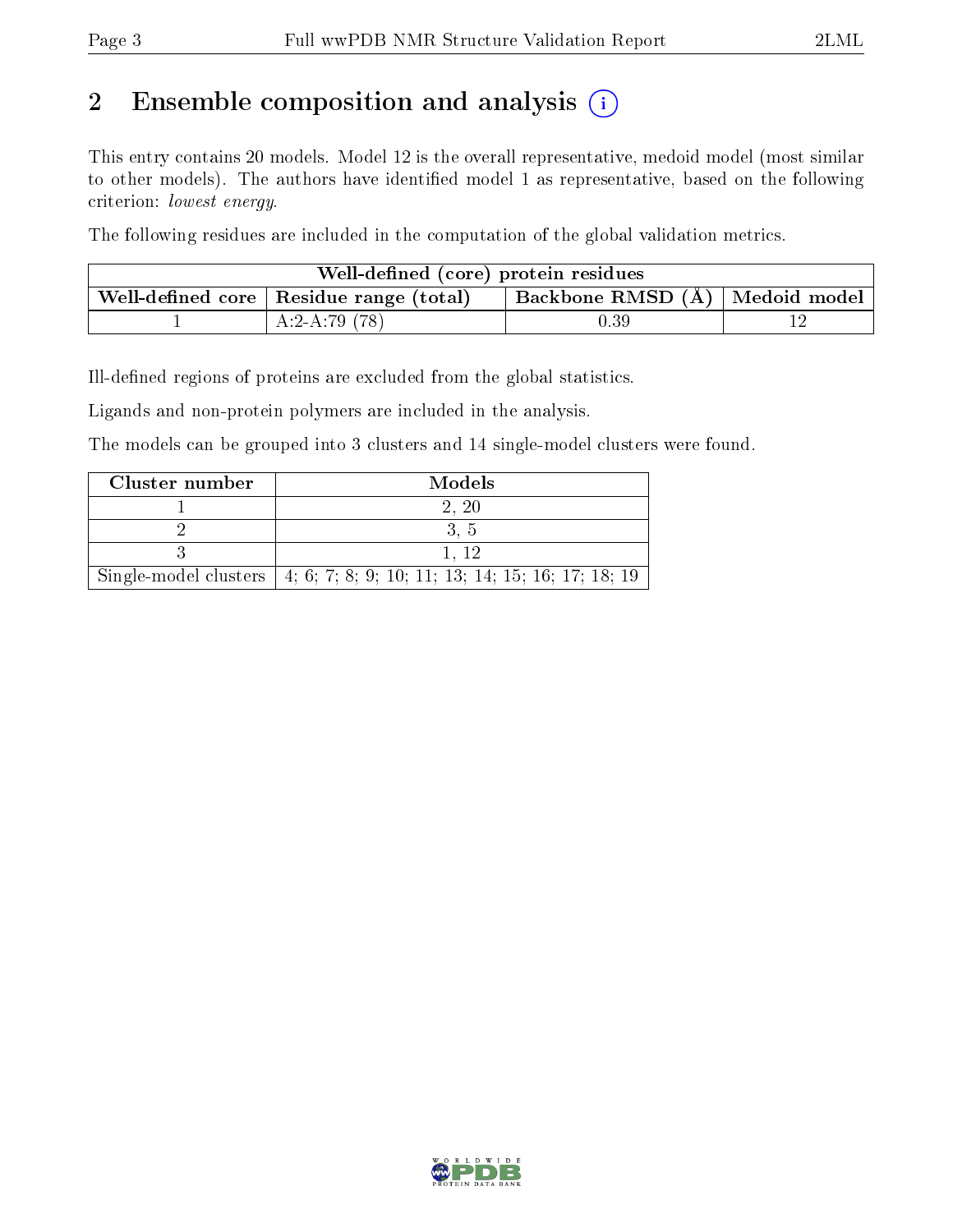# 3 Entry composition (i)

There are 2 unique types of molecules in this entry. The entry contains 1459 atoms, of which 732 are hydrogens and 0 are deuteriums.

Molecule 1 is a protein called Putative acyl carrier protein.

| Mol | Chain   Residues |       | Trace |      |       |     |  |  |
|-----|------------------|-------|-------|------|-------|-----|--|--|
|     | O <sub>7</sub>   | Total |       | Η    |       |     |  |  |
|     | 01               | 1415  | 448   | -711 | -125- | 131 |  |  |

There are 8 discrepancies between the modelled and reference sequences:

| Chain | Residue | Modelled   | Actual | Comment               | Reference    |
|-------|---------|------------|--------|-----------------------|--------------|
| А     | 80      | <b>LEU</b> |        | <b>EXPRESSION TAG</b> | UNP Q39T60   |
| А     | 81      | <b>GLU</b> |        | EXPRESSION TAG        | UNP Q39T60   |
| А     | 82      | <b>HIS</b> |        | EXPRESSION TAG        | UNP Q39T60   |
| А     | 83      | <b>HIS</b> |        | <b>EXPRESSION TAG</b> | $UNP$ Q39T60 |
| А     | 84      | <b>HIS</b> |        | <b>EXPRESSION TAG</b> | UNP Q39T60   |
| А     | 85      | <b>HIS</b> |        | <b>EXPRESSION TAG</b> | UNP $Q39T60$ |
| А     | 86      | <b>HIS</b> |        | EXPRESSION TAG        | UNP Q39T60   |
|       | 87      | <b>HIS</b> |        | <b>EXPRESSION TAG</b> | UNP $Q39T60$ |

• Molecule 2 is 4'-PHOSPHOPANTETHEINE (three-letter code: PNS) (formula:  $C_{11}H_{23}N_2O_7PS$ ).



|  | Mol   Chain   Residues | Atoms |  |       |  |  |  |  |  |  |
|--|------------------------|-------|--|-------|--|--|--|--|--|--|
|  |                        | fotal |  | $C-H$ |  |  |  |  |  |  |
|  |                        |       |  | -91   |  |  |  |  |  |  |

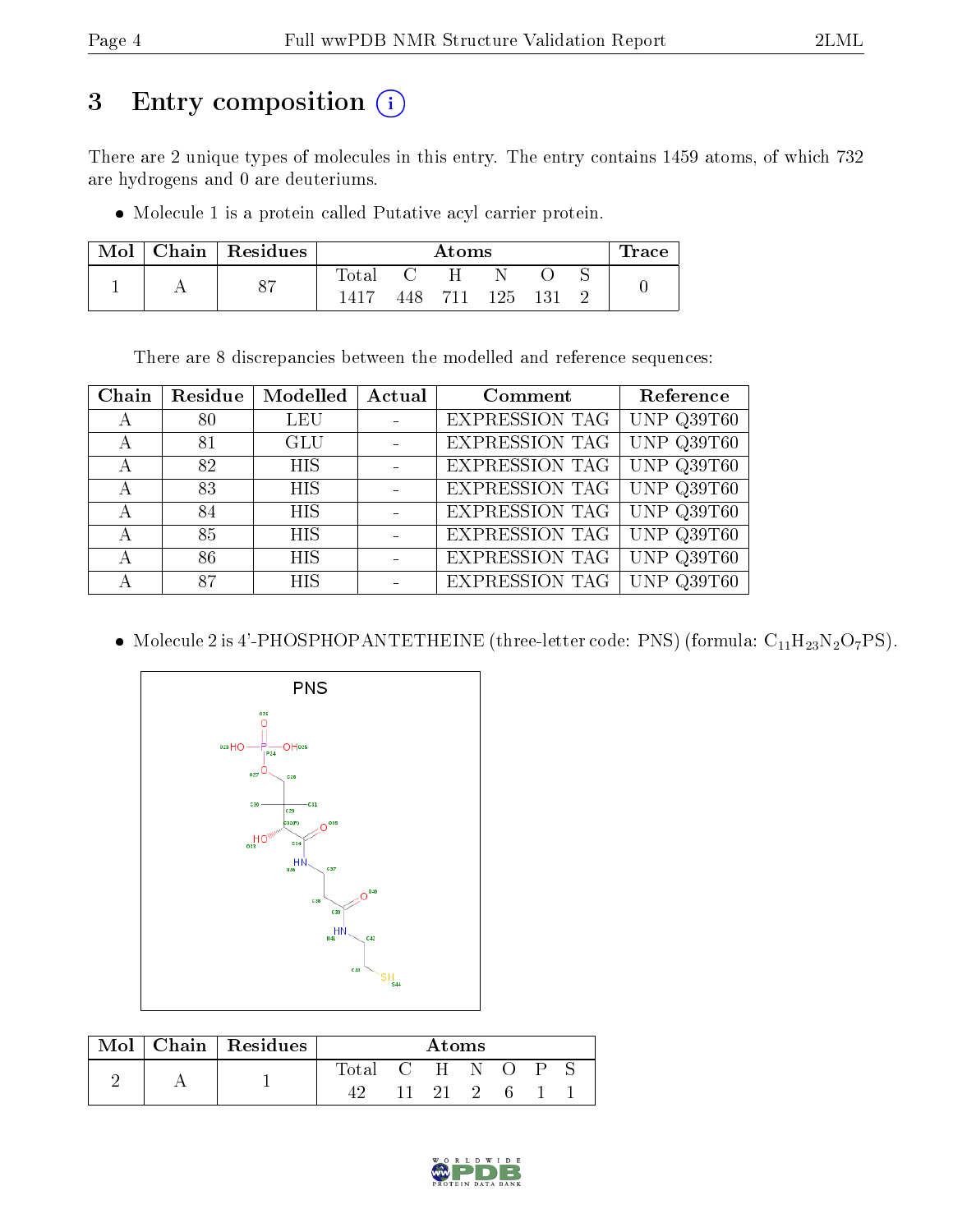# 4 Residue-property plots  $\binom{1}{1}$

# <span id="page-4-0"></span>4.1 Average score per residue in the NMR ensemble

These plots are provided for all protein, RNA and DNA chains in the entry. The first graphic is the same as shown in the summary in section 1 of this report. The second graphic shows the sequence where residues are colour-coded according to the number of geometric quality criteria for which they contain at least one outlier: green  $= 0$ , yellow  $= 1$ , orange  $= 2$  and red  $= 3$  or more. Stretches of 2 or more consecutive residues without any outliers are shown as green connectors. Residues which are classified as ill-defined in the NMR ensemble, are shown in cyan with an underline colour-coded according to the previous scheme. Residues which were present in the experimental sample, but not modelled in the final structure are shown in grey.

• Molecule 1: Putative acyl carrier protein



# 4.2 Scores per residue for each member of the ensemble

Colouring as in section [4.1](#page-4-0) above.

## 4.2.1 Score per residue for model 1

• Molecule 1: Putative acyl carrier protein



## 4.2.2 Score per residue for model 2



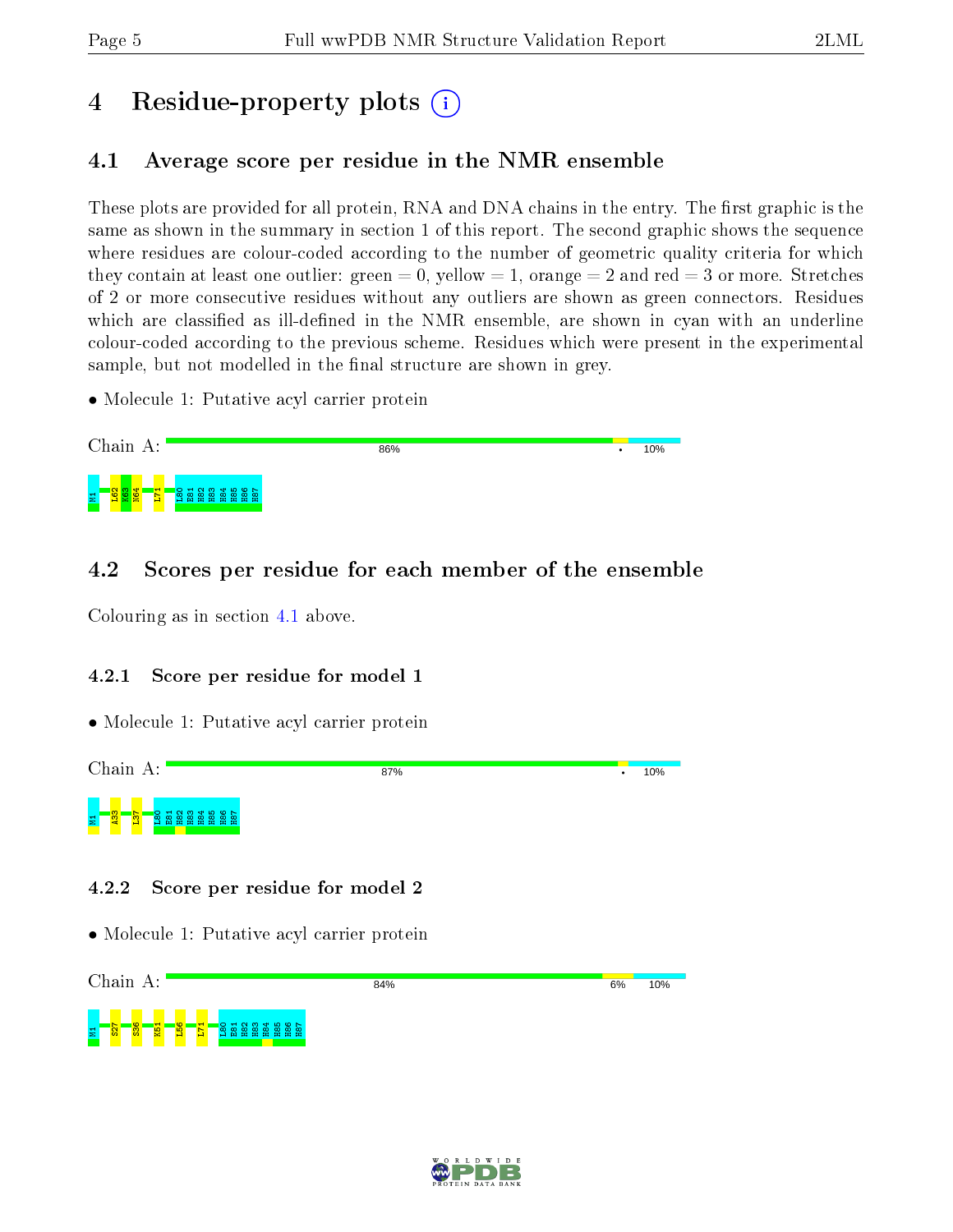#### 4.2.3 Score per residue for model 3

• Molecule 1: Putative acyl carrier protein



#### 4.2.4 Score per residue for model 4

• Molecule 1: Putative acyl carrier protein



#### 4.2.5 Score per residue for model 5

• Molecule 1: Putative acyl carrier protein



### 4.2.6 Score per residue for model 6

• Molecule 1: Putative acyl carrier protein



#### 4.2.7 Score per residue for model 7



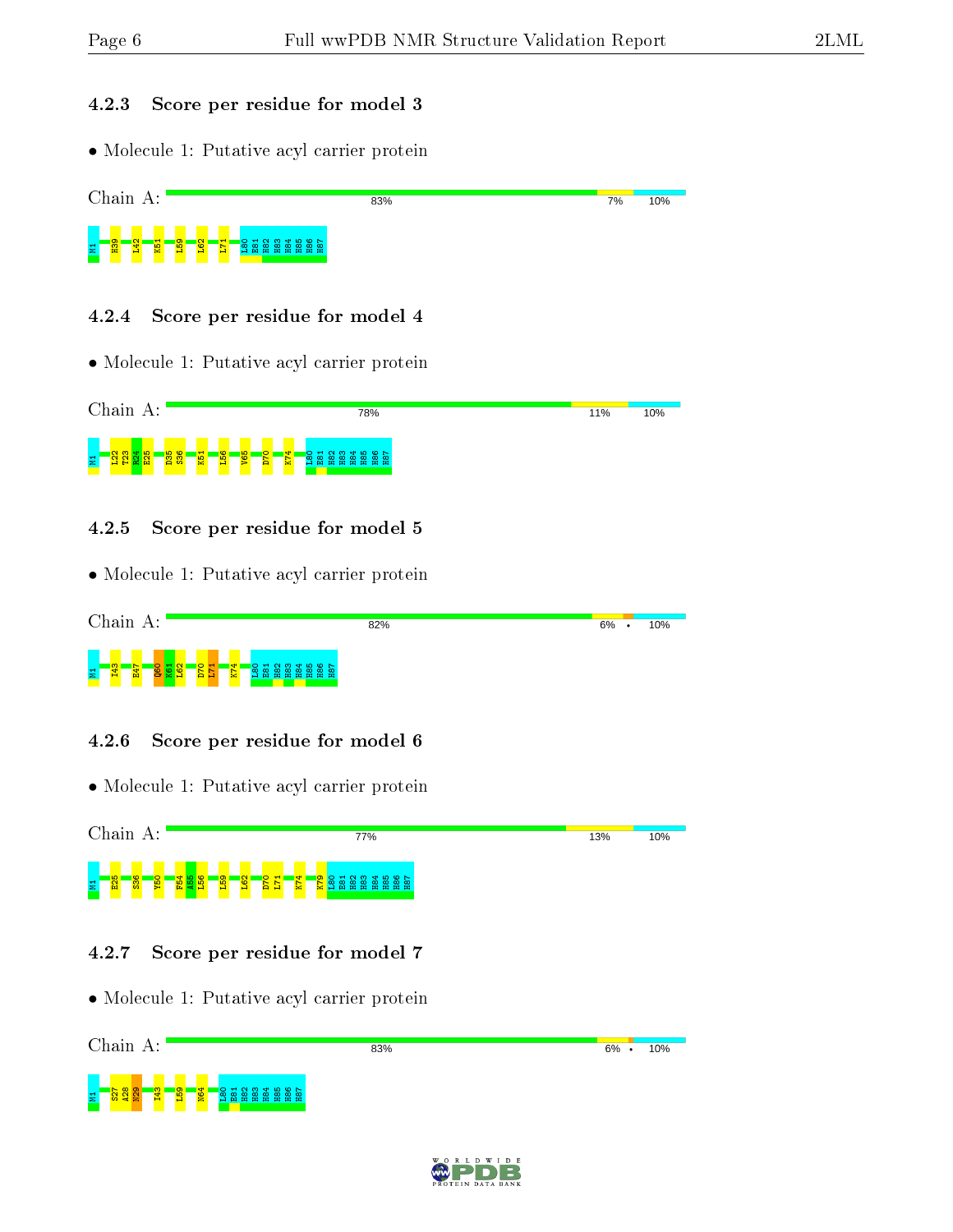#### 4.2.8 Score per residue for model 8

• Molecule 1: Putative acyl carrier protein



• Molecule 1: Putative acyl carrier protein



#### 4.2.10 Score per residue for model 10

• Molecule 1: Putative acyl carrier protein



#### 4.2.11 Score per residue for model 11

• Molecule 1: Putative acyl carrier protein



#### 4.2.12 Score per residue for model 12 (medoid)

| Chain A:                                                                                                     | 83%                                                    | 10%<br>7% |
|--------------------------------------------------------------------------------------------------------------|--------------------------------------------------------|-----------|
| $\infty$<br><b>BSI</b><br>i <mark>st</mark><br>$\blacksquare$<br>ô<br>₩<br>$\frac{2}{5}$<br>물<br>P<br>H<br>≏ | ന<br>$\omega$ $\sim$<br>ᢦ<br>הו<br>8888<br>留<br>岊<br>ш |           |

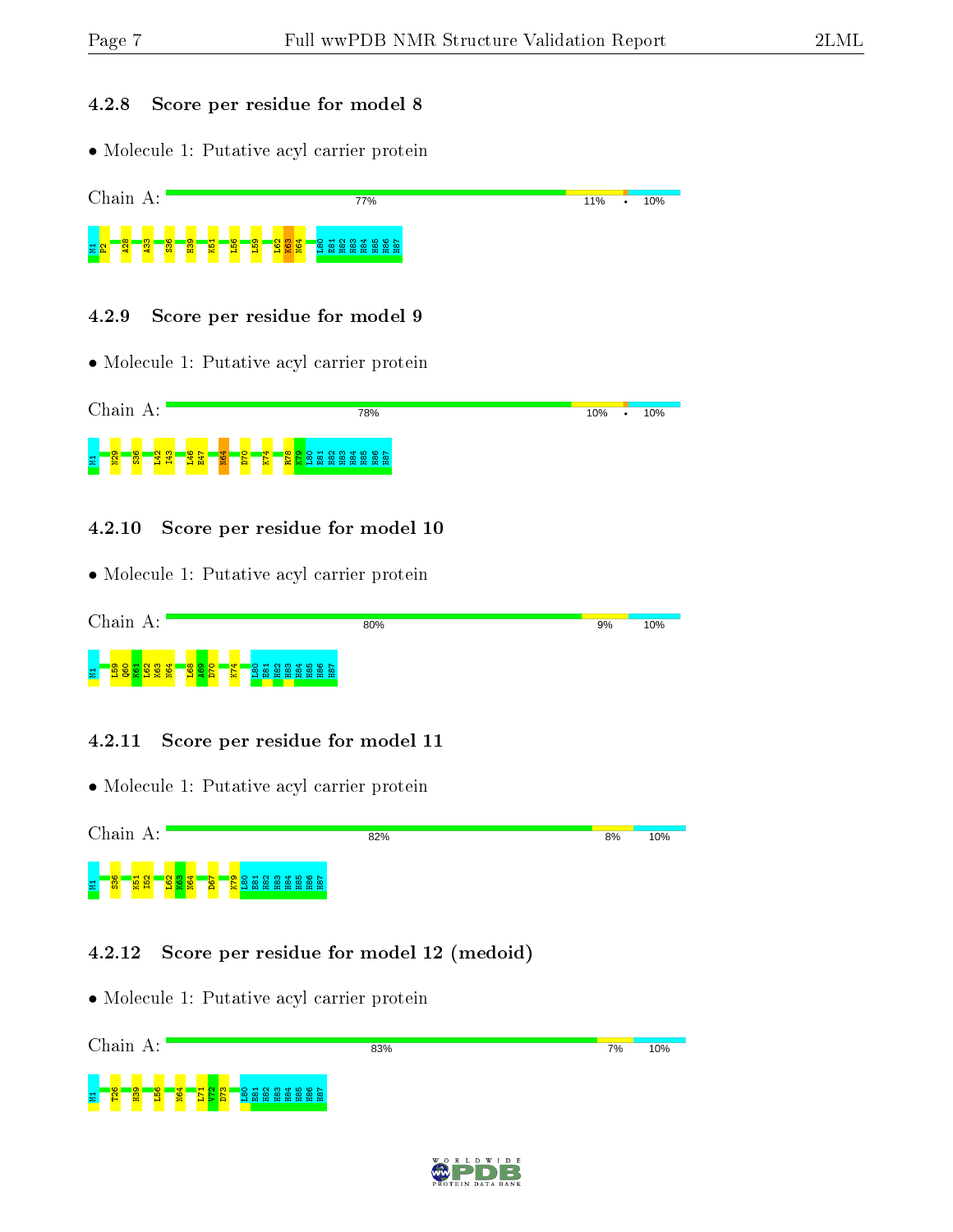#### 4.2.13 Score per residue for model 13

• Molecule 1: Putative acyl carrier protein



#### 4.2.14 Score per residue for model 14

• Molecule 1: Putative acyl carrier protein

|   | Chain A: |          |        |  |  | 86% | 10% |
|---|----------|----------|--------|--|--|-----|-----|
| Ξ | m<br>법   | <b>R</b> | ு<br>Ю |  |  |     |     |

#### 4.2.15 Score per residue for model 15

• Molecule 1: Putative acyl carrier protein

|   | Chain         |     | А:             |    |              |   |                          |   |                       |   |  |                  | 83% | 7% | 10% |
|---|---------------|-----|----------------|----|--------------|---|--------------------------|---|-----------------------|---|--|------------------|-----|----|-----|
| 륔 | <b>O</b><br>P | K51 | $\sim$ $\circ$ | ਜਾ | $\circ$<br>۵ | × | $\overline{\phantom{a}}$ | 凹 | $\sim$<br>m<br>留<br>œ | - |  | <b>\ 옵 옵 옵 옵</b> |     |    |     |

#### 4.2.16 Score per residue for model 16

• Molecule 1: Putative acyl carrier protein



#### 4.2.17 Score per residue for model 17



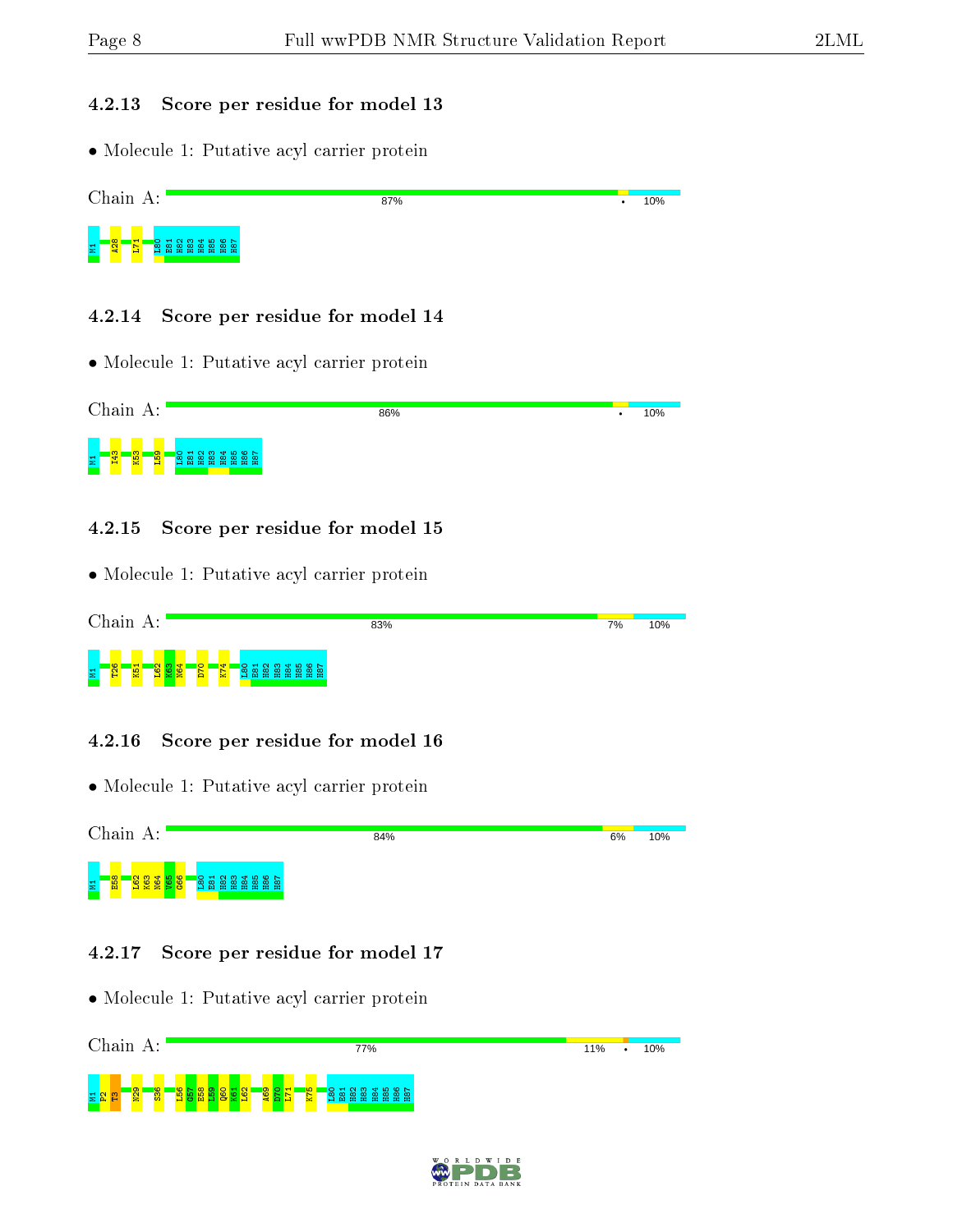### 4.2.18 Score per residue for model 18

• Molecule 1: Putative acyl carrier protein



#### 4.2.19 Score per residue for model 19

• Molecule 1: Putative acyl carrier protein



#### 4.2.20 Score per residue for model 20

| Chain<br>A:                                                                                             | 80% | 7% | $\bullet$ | 10% |
|---------------------------------------------------------------------------------------------------------|-----|----|-----------|-----|
| <mark>ន្ទ្រី</mark><br><b>N64</b><br>÷<br>๛<br>m<br>o<br>불입<br>$\infty$<br>œ<br>. .<br>ш<br>е<br>e<br>× |     |    |           |     |

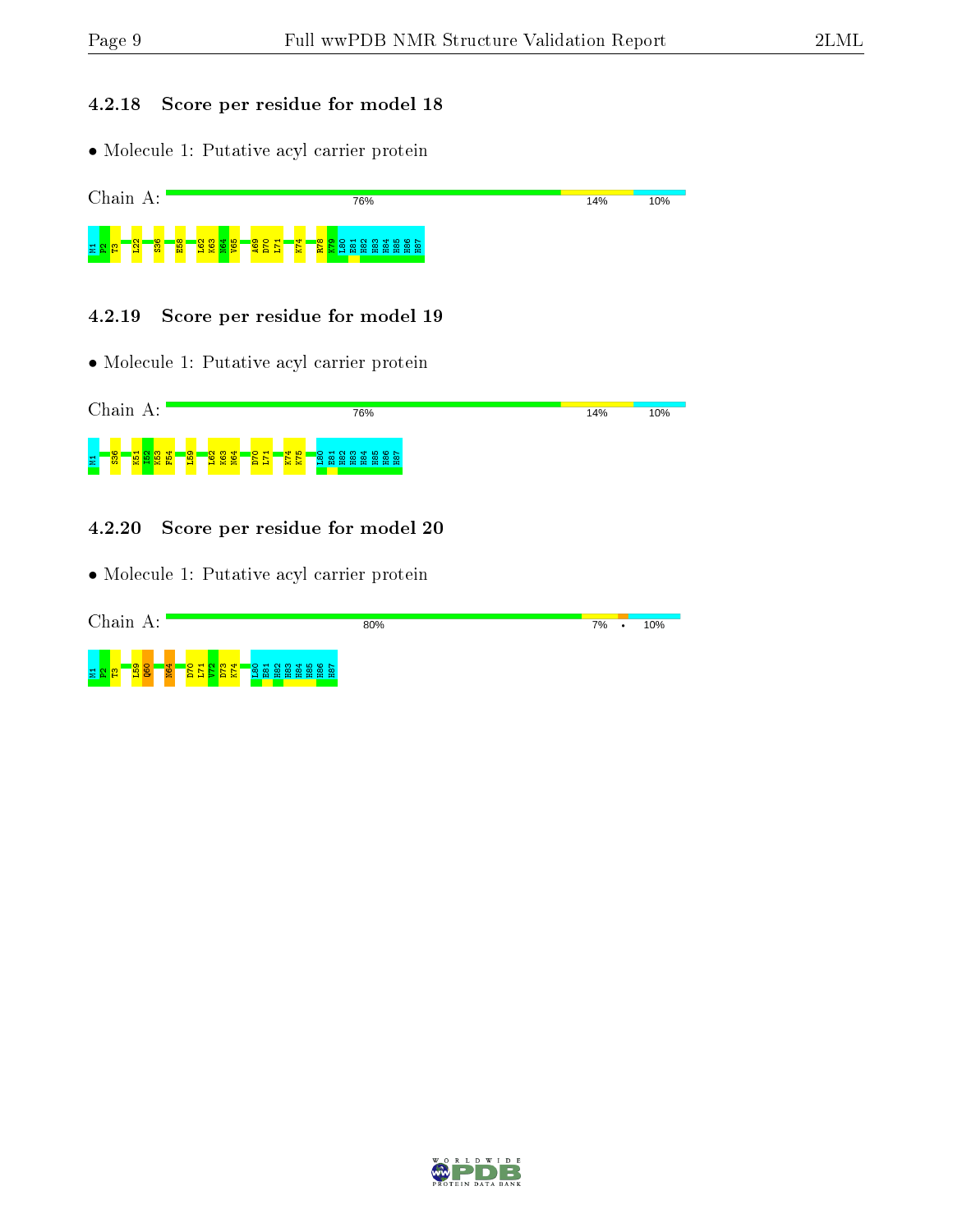# 5 Refinement protocol and experimental data overview  $\binom{1}{k}$

The models were refined using the following method: *simulated annealing*.

Of the 100 calculated structures, 20 were deposited, based on the following criterion: structures with the lowest energy.

The following table shows the software used for structure solution, optimisation and refinement.

| Software name  | Classification     | <b>Version</b> |
|----------------|--------------------|----------------|
| X-PLOR NIH     | structure solution | 2.25           |
| <b>CNS</b>     | refinement         | 13             |
| <b>PSVS</b>    | refinement         | 1.4            |
| <b>PDBSTAT</b> | structure solution | 5.4            |
| <b>CYANA</b>   | structure solution | 2.1            |
| fmcgui         | refinement         |                |

The following table shows chemical shift validation statistics as aggregates over all chemical shift files. Detailed validation can be found in section  $6$  of this report.

| Chemical shift file $(s)$                    | $input\_cs.cif$ |
|----------------------------------------------|-----------------|
| Number of chemical shift lists               |                 |
| Total number of shifts                       | 1103            |
| Number of shifts mapped to atoms             | 1103            |
| Number of unparsed shifts                    |                 |
| Number of shifts with mapping errors         |                 |
| Number of shifts with mapping warnings       |                 |
| Assignment completeness (well-defined parts) | $03\%$          |

No validations of the models with respect to experimental NMR restraints is performed at this time.

COVALENT-GEOMETRY INFOmissingINFO

# 5.1 Too-close contacts  $(i)$

In the following table, the Non-H and H(model) columns list the number of non-hydrogen atoms and hydrogen atoms in each chain respectively. The H(added) column lists the number of hydrogen atoms added and optimized by MolProbity. The Clashes column lists the number of clashes averaged over the ensemble.

| Mol |       | $\mathrm{Chain}$   $\mathrm{Non-H}$   $\mathrm{H}(\mathrm{model})$ | $\mid$ H(added) | <b>Clashes</b> |
|-----|-------|--------------------------------------------------------------------|-----------------|----------------|
|     | 620   | 635                                                                |                 |                |
|     |       |                                                                    |                 |                |
|     | 19890 | 13120                                                              | 13100           |                |

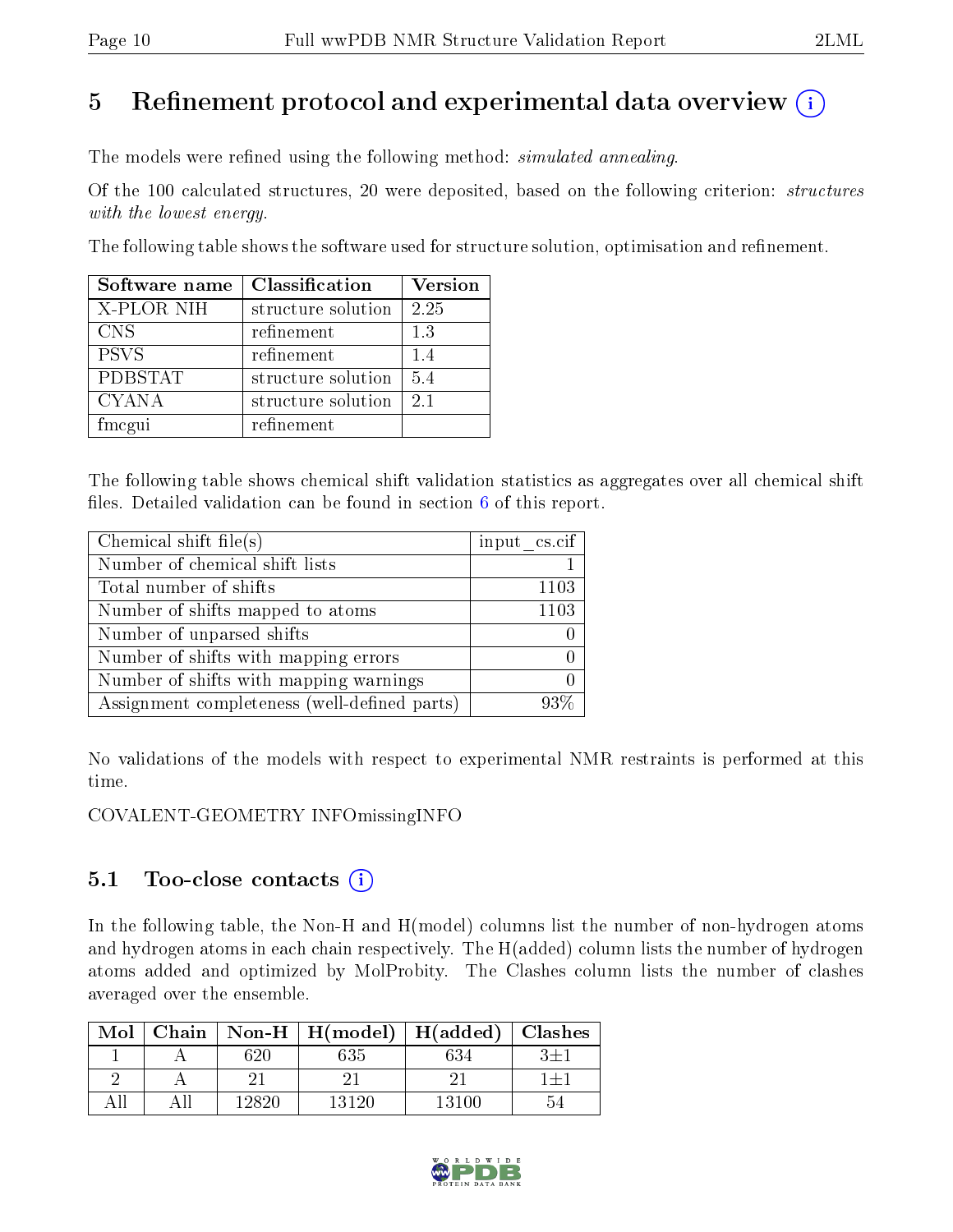The all-atom clashscore is defined as the number of clashes found per 1000 atoms (including hydrogen atoms). The all-atom clashscore for this structure is 2.

| Atom-1             | Atom-2                                                                      |              |                   | Models           |                |
|--------------------|-----------------------------------------------------------------------------|--------------|-------------------|------------------|----------------|
|                    |                                                                             | $Clash(\AA)$ | Distance(A)       | Worst            | Total          |
| 1: A:59: LEU: HD13 | 1: A:62:LEU:HD12                                                            | 0.56         | 1.76              | 19               | $\overline{5}$ |
| 1:A:43:ILE:HG12    | 1: A:59:LEU:HD11                                                            | 0.53         | 1.80              | $\overline{7}$   | $\mathbf{1}$   |
| 1:A:64:ASN:HA      | 2:A:88:PNS:H432                                                             | 0.51         | 1.83              | $\overline{9}$   | $\mathbf{1}$   |
| 1:A:52:ILE:HA      | 1: A:79: LYS: HE3                                                           | 0.50         | 1.84              | 11               | $\mathbf{1}$   |
| 1: A:54:PHE:CD1    | 1: A:59:LEU:HD21                                                            | 0.49         | 2.43              | 19               | $\mathbf{1}$   |
| 1: A:54:PHE:HB3    | $1:A:\overline{75:LYS:HE3}$                                                 | 0.48         | 1.84              | 19               | 1              |
| 1:A:3:THR:HB       | 1:A:69:ALA:HB1                                                              | 0.47         | 1.86              | 18               | $\overline{2}$ |
| 1:A:39:HIS:NE2     | 2:A:88:PNS:H312                                                             | 0.47         | 2.24              | 12               | $\overline{2}$ |
| 1:A:62:LEU:HD11    | 1:A:71:LEU:HG                                                               | 0.45         | 1.87              | 19               | $\overline{2}$ |
| 1:A:62:LEU:HD22    | 1: A:67:ASP:HB3                                                             | 0.45         | 1.89              | 11               | $\mathbf{1}$   |
| 1:A:60:GLN:HA      | 1:A:60:GLN:HE21                                                             | 0.44         | 1.72              | 20               | $\overline{2}$ |
| 1:A:22:LEU:HD13    | 1:A:65:VAL:HG11                                                             | 0.44         | 1.87              | 4                | $\mathbf 1$    |
| 1:A:70:ASP:O       | 1: A:74: LYS: HG2                                                           | 0.44         | $\overline{2.13}$ | 18               | $\overline{9}$ |
| 2:A:88:PNS:H303    | 2:A:88:PNS:H36                                                              | 0.44         | 1.72              | 11               | $\mathbf{1}$   |
| 1:A:28:ALA:H       | $2:\stackrel{\textstyle \overline{A:88:P} }{\textstyle \overline{NS:H422}}$ | 0.44         | 1.73              | 13               | $\overline{1}$ |
| 1: A:64:ASN:ND2    | 1: A:66: GLY:H                                                              | 0.43         | 2.10              | 16               | $\mathbf{1}$   |
| 1: A:3:THR:HG22    | 1: A: 73: ASP: HB2                                                          | 0.43         | 1.89              | 20               | $\mathbf{1}$   |
| 2:A:88:PNS:H36     | 2:A:88:PNS:H313                                                             | 0.43         | 1.74              | 12               | $\mathbf{1}$   |
| 1: A:71: LEU:O     | 1:A:75:LYS:HG2                                                              | 0.43         | 2.12              | 17               | $\mathbf{1}$   |
| 1:A:68:LEU:HD21    | 2:A:88:PNS:S44                                                              | 0.43         | 2.54              | 10               | $\mathbf{1}$   |
| 1: A:43: ILE: O    | 1:A:47:GLU:HG2                                                              | 0.43         | 2.14              | $\boldsymbol{9}$ | $\overline{2}$ |
| 1: A:43: ILE: HG12 | 1: A:59:LEU:HD22                                                            | 0.43         | 1.89              | 14               | $\mathbf{1}$   |
| 1:A:28:ALA:HB2     | 2:A:88:PNS:H422                                                             | 0.43         | 1.90              | $8\,$            | $\mathbf{1}$   |
| 1:A:27:SER:HB2     | 1: A:29: ASN:HB3                                                            | 0.42         | 1.90              | $\overline{7}$   | $\mathbf{1}$   |
| 1: A:58: GLU:O     | 1: A:62:LEU:HG                                                              | 0.42         | 2.14              | 17               | 3              |
| 1:A:64:ASN:HD22    | 1: A:64: ASN: N                                                             | 0.42         | 2.12              | 20               | $\mathbf{1}$   |
| 1: A:63: LYS: HA   | 2:A:88:PNS:H381                                                             | 0.42         | 1.92              | 18               | $\sqrt{2}$     |
| 1:A:27:SER:HA      | 2:A:88:PNS:S44                                                              | 0.41         | 2.55              | $\overline{2}$   | $\mathbf{1}$   |
| 1:A:22:LEU:HD22    | 1: A:65: VAL:HG11                                                           | 0.41         | 1.91              | 18               | 1              |
| 1:A:62:LEU:HD21    | 1: A:71: LEU: HG                                                            | 0.41         | 1.91              | $\overline{5}$   | $\mathbf{1}$   |
| 1:A:74:LYS:O       | 1: A:78: ARG:HG2                                                            | 0.41         | 2.16              | $9\phantom{.0}$  | 1              |
| 1: A:62:LEU:O      | 2:A:88:PNS:H381                                                             | 0.41         | 2.14              | 15               | $\mathbf{1}$   |
| 1:A:42:LEU:O       | 1:A:46:LEU:HG                                                               | 0.40         | 2.17              | 9                | $\mathbf{1}$   |
| 1: A:50:TYR:O      | $1:A:79:\overline{LYS:HE3}$                                                 | 0.40         | 2.17              | 6                | $\mathbf{1}$   |

All unique clashes are listed below, sorted by their clash magnitude.

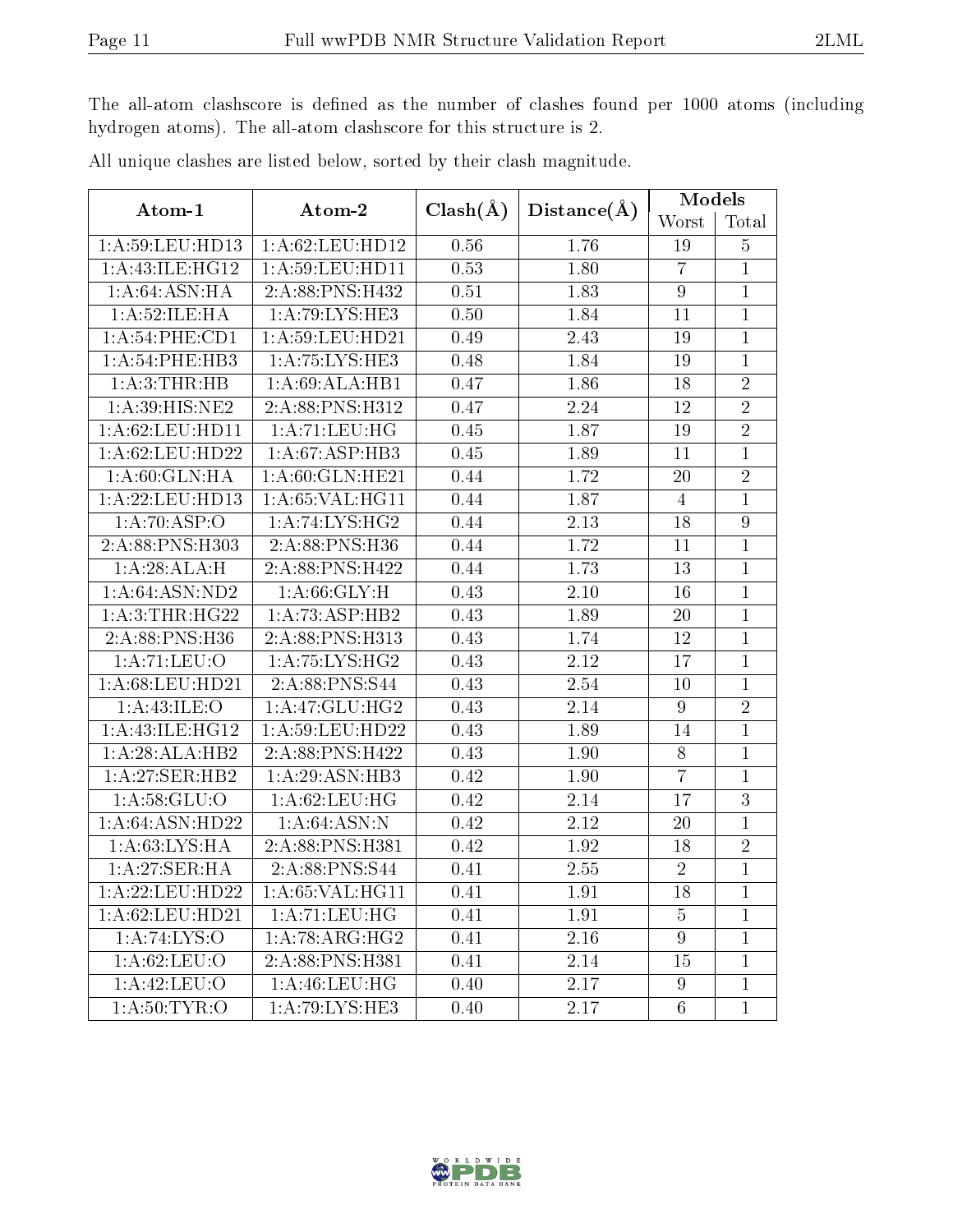# 5.2 Torsion angles (i)

## 5.2.1 Protein backbone  $(i)$

In the following table, the Percentiles column shows the percent Ramachandran outliers of the chain as a percentile score with respect to all PDB entries followed by that with respect to all NMR entries. The Analysed column shows the number of residues for which the backbone conformation was analysed and the total number of residues.

| Mol | Chain | Analysed          | Favoured                                                                  | Allowed | Outliers | Percentiles |
|-----|-------|-------------------|---------------------------------------------------------------------------|---------|----------|-------------|
|     |       | $78/87(90\%)$     | $72\pm1$ (93 $\pm2\%$ )   5 $\pm2$ (7 $\pm2\%$ )   0 $\pm1$ (1 $\pm1\%$ ) |         |          | 74)<br>29   |
| All |       | $1560/1740(90\%)$ | 1444 (93%)                                                                | 107(7%) | $9(1\%)$ | 29          |

All 5 unique Ramachandran outliers are listed below. They are sorted by the frequency of occurrence in the ensemble.

| $Mol$   Chain | $\mathbf{Res}$ | Type       | Models (Total) |
|---------------|----------------|------------|----------------|
|               | 33             | <b>ALA</b> |                |
|               | 29             | <b>ASN</b> |                |
|               | 26             | <b>THR</b> |                |
|               |                | <b>PRO</b> |                |
|               | റ              | THR        |                |

#### 5.2.2 Protein sidechains  $(i)$

In the following table, the Percentiles column shows the percent sidechain outliers of the chain as a percentile score with respect to all PDB entries followed by that with respect to all NMR entries. The Analysed column shows the number of residues for which the sidechain conformation was analysed and the total number of residues.

| Mol | Chain | Analysed       | Rotameric                                             | Outliers | Percentiles |    |  |
|-----|-------|----------------|-------------------------------------------------------|----------|-------------|----|--|
|     |       | 70/79(89%)     | 67 $\pm 2$ (96 $\pm 2\%$ )   3 $\pm 2$ (4 $\pm 2\%$ ) |          | 34          | 82 |  |
| All | Аll   | 1400/1580(89%) | 1343 (96%)                                            | 57(4%)   | 34          | 82 |  |

All 18 unique residues with a non-rotameric sidechain are listed below. They are sorted by the frequency of occurrence in the ensemble.

| $Mol$   Chain | $\operatorname{Res}$ | $_{\rm Type}$    | Models (Total) |
|---------------|----------------------|------------------|----------------|
|               | 64                   | $\overline{ASN}$ |                |
|               | 71                   | LEU              |                |
|               | 36                   | SER.             |                |
|               | 51                   | <b>LYS</b>       |                |
|               | 56                   | L EU             |                |

Continued on next page.

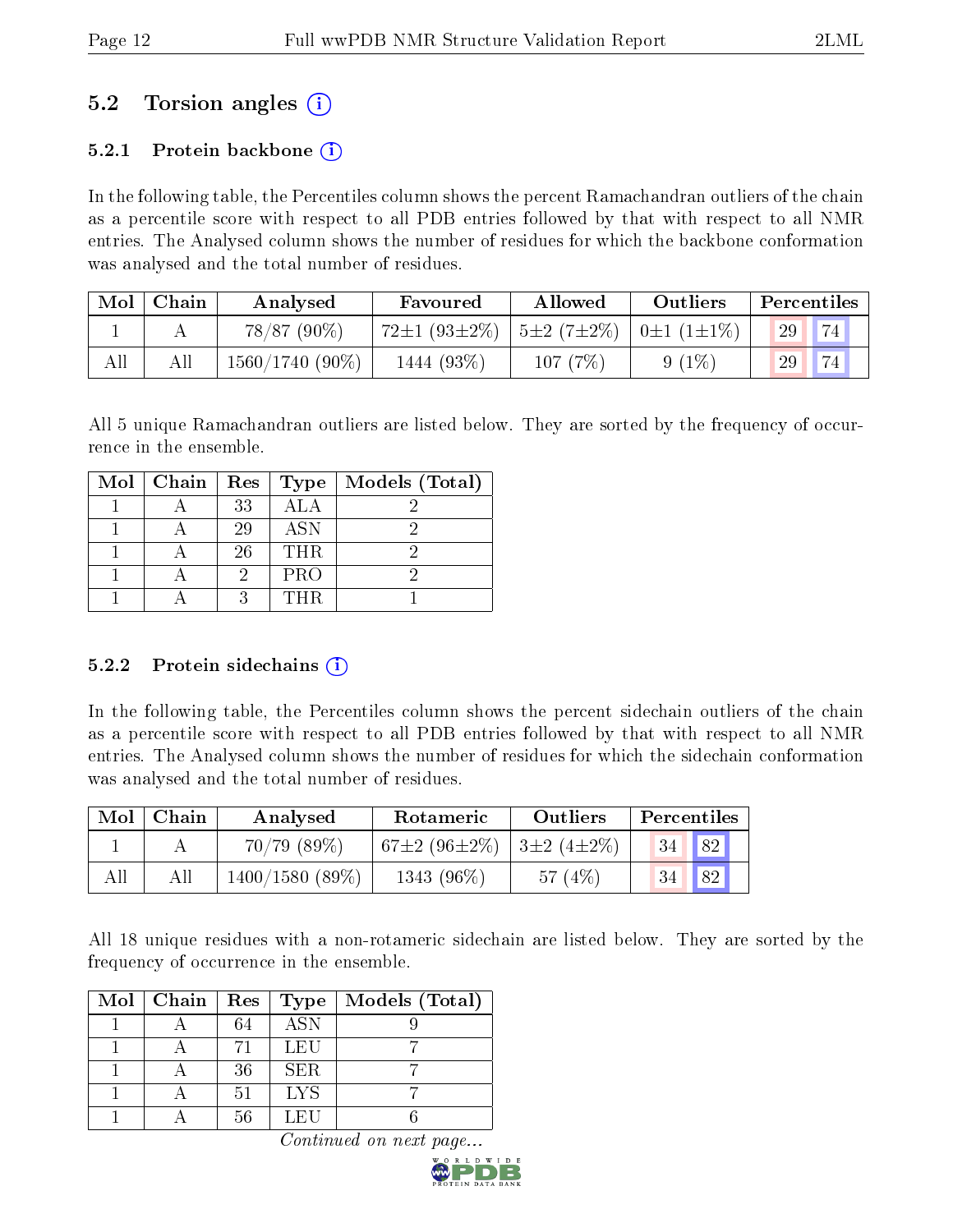| Mol          | Chain | Res | <b>Type</b>       | Models (Total) |
|--------------|-------|-----|-------------------|----------------|
| $\mathbf{1}$ | А     | 60  | <b>GLN</b>        | 4              |
| $\mathbf{1}$ | А     | 63  | <b>LYS</b>        | 4              |
| 1            | А     | 25  | GLU               | $\overline{2}$ |
| $\mathbf{1}$ | А     | 53  | <b>LYS</b>        | $\overline{2}$ |
| $\mathbf{1}$ | А     | 37  | <b>LEU</b>        | 1              |
| $\mathbf{1}$ | А     | 42  | <b>LEU</b>        | $\overline{1}$ |
| $\mathbf{1}$ | А     | 73  | <b>ASP</b>        | $\overline{1}$ |
| $\mathbf{1}$ | А     | 23  | THR               | $\mathbf{1}$   |
| $\mathbf{1}$ | А     | 39  | HIS               | 1              |
| $\mathbf{1}$ | А     | 29  | $\overline{A}$ SN | $\mathbf{1}$   |
| 1            | А     | 35  | ASP               | $\mathbf 1$    |
| 1            | А     | 59  | LEU               | 1              |
| 1            | А     | 54  | PHE               | 1              |

Continued from previous page...

### 5.2.3 RNA (i)

There are no RNA molecules in this entry.

## 5.3 Non-standard residues in protein, DNA, RNA chains (i)

There are no non-standard protein/DNA/RNA residues in this entry.

## 5.4 Carbohydrates (i)

There are no carbohydrates in this entry.

## 5.5 Ligand geometry (i)

1 ligand is modelled in this entry.

In the following table, the Counts columns list the number of bonds for which Mogul statistics could be retrieved, the number of bonds that are observed in the model and the number of bonds that are defined in the chemical component dictionary. The Link column lists molecule types, if any, to which the group is linked. The Z score for a bond length is the number of standard deviations the observed value is removed from the expected value. A bond length with  $|Z| > 2$  is considered an outlier worth inspection. RMSZ is the average root-mean-square of all Z scores of the bond lengths.

|            |                                 |    |        | Bond lengths |                                                  |
|------------|---------------------------------|----|--------|--------------|--------------------------------------------------|
|            | Mol   Type   Chain   Res   Link |    | Counts | RMSZ         | $\#Z > 2$                                        |
| <b>PNS</b> |                                 | 88 |        |              | $13,20,21$   $0.81\pm0.07$   $0\pm0$ $(0\pm0\%)$ |

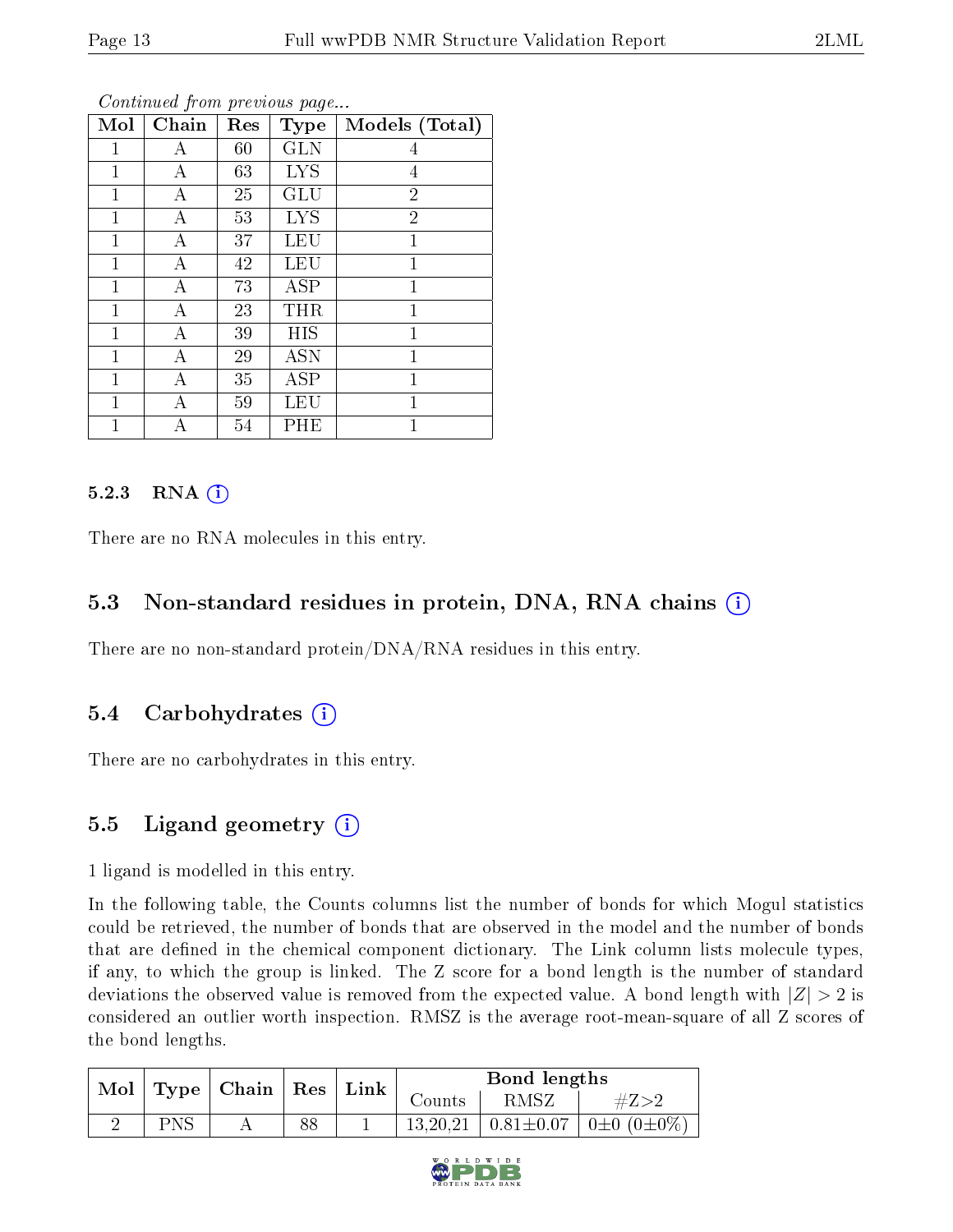In the following table, the Counts columns list the number of angles for which Mogul statistics could be retrieved, the number of angles that are observed in the model and the number of angles that are defined in the chemical component dictionary. The Link column lists molecule types, if any, to which the group is linked. The Z score for a bond angle is the number of standard deviations the observed value is removed from the expected value. A bond angle with  $|Z| > 2$  is considered an outlier worth inspection. RMSZ is the average root-mean-square of all Z scores of the bond angles.

| Mol | $\mid$ Type $\mid$ Chain $\mid$ Res $\mid$ Link $\mid$ |    |          | Bond angles |                                                          |
|-----|--------------------------------------------------------|----|----------|-------------|----------------------------------------------------------|
|     |                                                        |    | Jounts   | RMSZ        |                                                          |
|     |                                                        | 88 | 18,26,29 |             | $\vert 0.66 \pm 0.08 \vert 0 \pm 0.02 \pm 0.020 \rangle$ |

In the following table, the Chirals column lists the number of chiral outliers, the number of chiral centers analysed, the number of these observed in the model and the number defined in the chemical component dictionary. Similar counts are reported in the Torsion and Rings columns. '-' means no outliers of that kind were identified.

|            |  | $\perp$ Mol $\mid$ Type $\mid$ Chain $\mid$ Res $\mid$ Link $\mid$ Chirals $\mid$ | Torsions '       | $\overline{\phantom{a}}$ Rings |
|------------|--|-----------------------------------------------------------------------------------|------------------|--------------------------------|
| <b>PNS</b> |  |                                                                                   | $0\pm0.24.26.27$ |                                |

There are no bond-length outliers.

There are no bond-angle outliers.

There are no chirality outliers.

There are no torsion outliers.

There are no ring outliers.

The following is a two-dimensional graphical depiction of Mogul quality analysis of bond lengths, bond angles, torsion angles, and ring geometry for all instances of the Ligand of Interest. In addition, ligands with molecular weight > 250 and outliers as shown on the validation Tables will also be included. For torsion angles, if less then 5% of the Mogul distribution of torsion angles is within 10 degrees of the torsion angle in question, then that torsion angle is considered an outlier. Any bond that is central to one or more torsion angles identified as an outlier by Mogul will be highlighted in the graph. For rings, the root-mean-square deviation (RMSD) between the ring in question and similar rings identified by Mogul is calculated over all ring torsion angles. If the average RMSD is greater than 60 degrees and the minimal RMSD between the ring in question and any Mogul-identified rings is also greater than 60 degrees, then that ring is considered an outlier. The outliers are highlighted in purple. The color gray indicates Mogul did not find sufficient equivalents in the CSD to analyse the geometry.

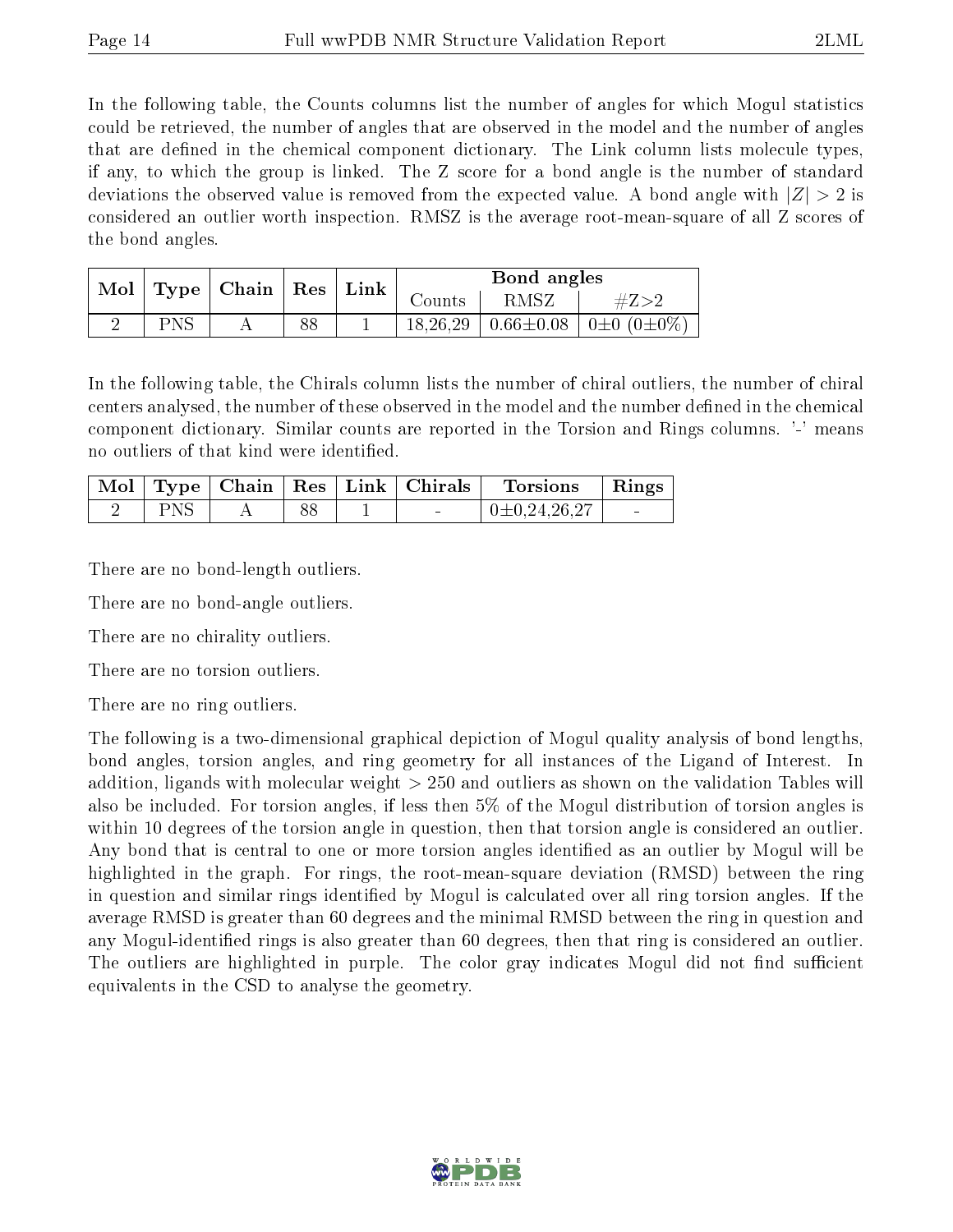

# 5.6 [O](https://www.wwpdb.org/validation/2017/NMRValidationReportHelp#nonstandard_residues_and_ligands)ther polymers (i)

There are no such molecules in this entry.

# 5.7 Polymer linkage issues (i)

There are no chain breaks in this entry.

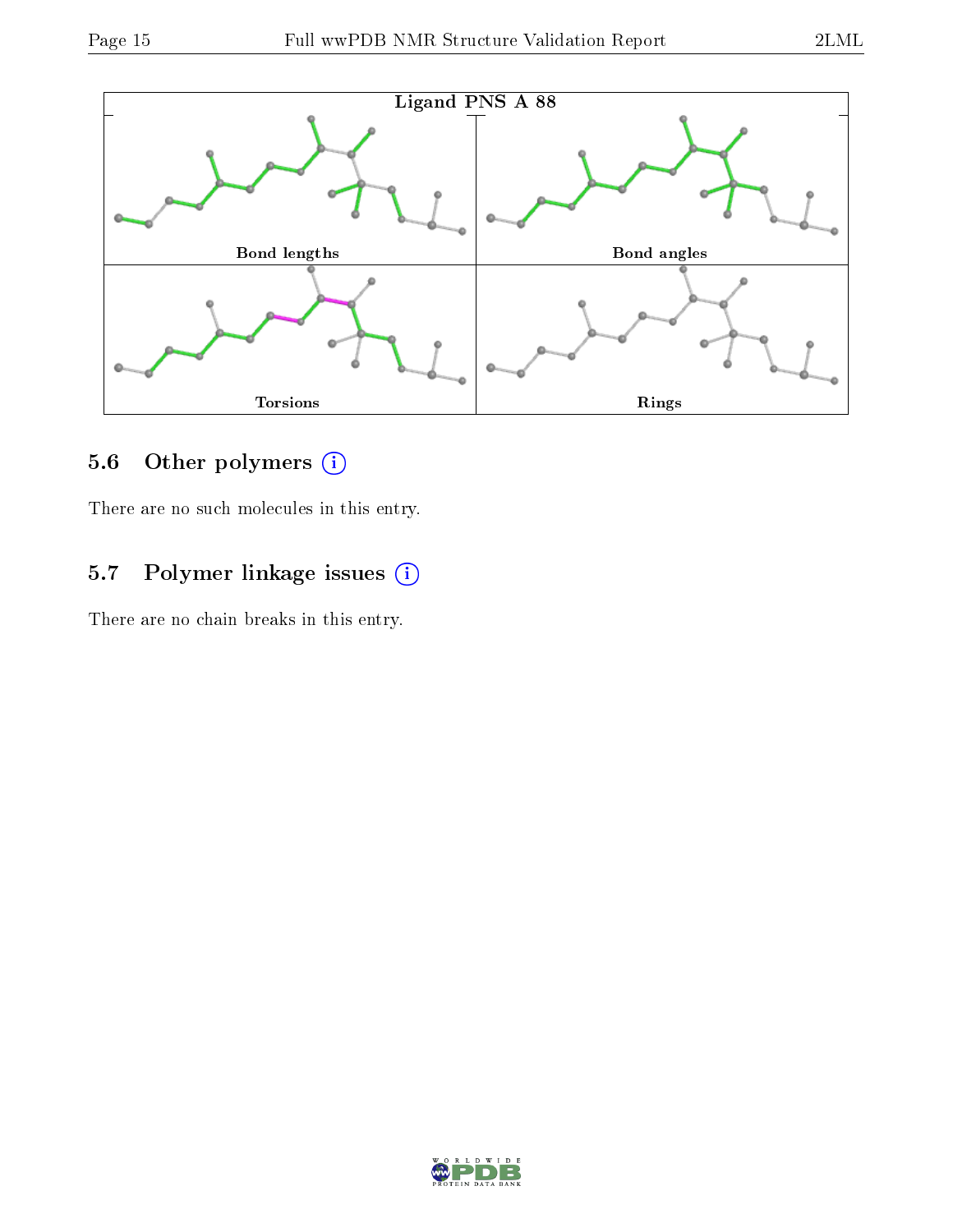# <span id="page-15-0"></span>6 Chemical shift validation  $\binom{1}{k}$

The completeness of assignment taking into account all chemical shift lists is 93% for the welldefined parts and  $85\%$  for the entire structure.

# 6.1 Chemical shift list 1

File name: input\_cs.cif

Chemical shift list name: *assigned\_chem\_shift\_list\_1* 

## 6.1.1 Bookkeeping (i)

The following table shows the results of parsing the chemical shift list and reports the number of nuclei with statistically unusual chemical shifts.

| Total number of shifts                  | 1103 |
|-----------------------------------------|------|
| Number of shifts mapped to atoms        | 1103 |
| Number of unparsed shifts               |      |
| Number of shifts with mapping errors    |      |
| Number of shifts with mapping warnings  |      |
| Number of shift outliers (ShiftChecker) |      |

## 6.1.2 Chemical shift referencing  $(i)$

The following table shows the suggested chemical shift referencing corrections.

| <b>Nucleus</b>     |     | # values   Correction $\pm$ precision, ppm | Suggested action          |
|--------------------|-----|--------------------------------------------|---------------------------|
| $^{13}C_{\alpha}$  |     | $-0.34 \pm 0.23$                           | None needed $(0.5 ppm)$   |
| ${}^{13}C_{\beta}$ | 79  | $-0.06 \pm 0.11$                           | None needed $(0.5 ppm)$   |
| $13\text{C}$       | 74  | $-0.46 \pm 0.17$                           | None needed $(< 0.5$ ppm) |
| $15\,\mathrm{N}$   | 78. | $0.82 \pm 0.35$                            | Should be applied         |

#### 6.1.3 Completeness of resonance assignments  $(i)$

The following table shows the completeness of the chemical shift assignments for the well-defined regions of the structure. The overall completeness is 93%, i.e. 907 atoms were assigned a chemical shift out of a possible 975. 18 out of 18 assigned methyl groups (LEU and VAL) were assigned stereospecifically.

| Total | $^1$ H | 13 <sub>0</sub>                                                        | 15 <sub>N</sub> |
|-------|--------|------------------------------------------------------------------------|-----------------|
|       |        | Backbone   378/386 (98%)   153/154 (99%)   150/156 (96%)   75/76 (99%) |                 |
|       |        | Sidechain   473/526 (90%)   286/303 (94%)   180/202 (89%)   7/21 (33%) |                 |

Continued on next page...

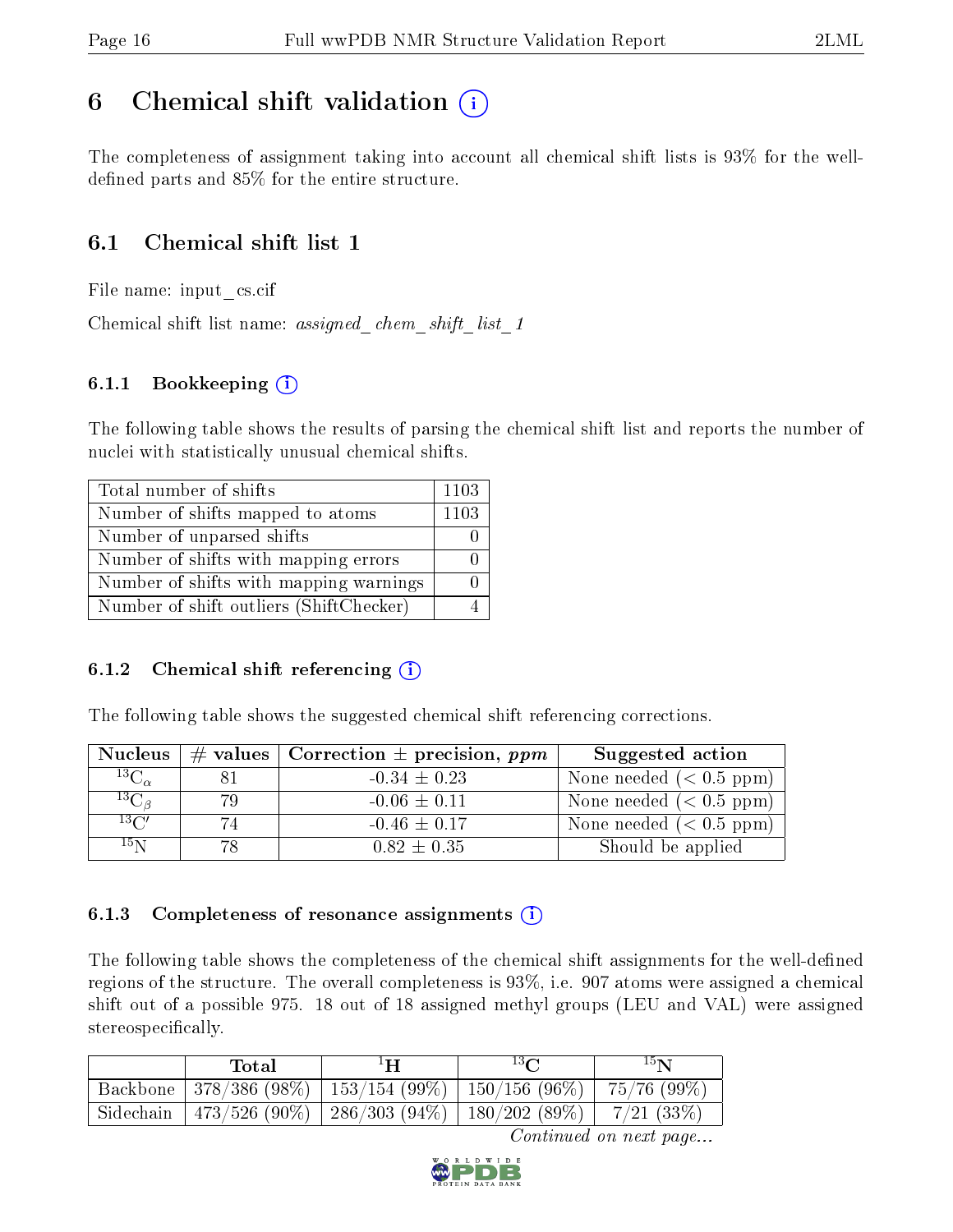|          | contentable provided page<br>Total | ⊥H                                           | $^{13}$ $\Omega$ | 15 <sub>N</sub> |
|----------|------------------------------------|----------------------------------------------|------------------|-----------------|
| Aromatic | $56/63$ $(89\%)$                   | 29/33(88%)                                   | $24/25(96\%)$    | $3/5(60\%)$     |
| Overall  | 907/975(93%)                       | 468/490 (96%)   354/383 (92%)   85/102 (83%) |                  |                 |

Continued from previous page...

The following table shows the completeness of the chemical shift assignments for the full structure. The overall completeness is 85%, i.e. 939 atoms were assigned a chemical shift out of a possible 1110. 19 out of 19 assigned methyl groups (LEU and VAL) were assigned stereospecifically.

|           | <b>Total</b>     | $\mathbf{H}^1$     | $^{13}$ C        | 15N           |
|-----------|------------------|--------------------|------------------|---------------|
| Backbone  | $392/431(91\%)$  | $159/172(92\%)$    | 155/174(89%)     | 78/85(92%)    |
| Sidechain | $491/568$ (86\%) | $297/329(90\%)$    | $187/218$ (86\%) | $7/21$ (33\%) |
| Aromatic  | $56/111(50\%)$   | 29/57(51%)         | 24/37(65%)       | $3/17(18\%)$  |
| Overall   | 939/1110(85%)    | $485/558$ $(87\%)$ | 366/429(85%)     | 88/123(72%)   |

### 6.1.4 Statistically unusual chemical shifts  $(i)$

The following table lists the statistically unusual chemical shifts. These are statistical measures, and large deviations from the mean do not necessarily imply incorrect assignments. Molecules containing paramagnetic centres or hemes are expected to give rise to anomalous chemical shifts.

| Mol | Chain |    |      |                  |       | Res   Type   Atom   Shift, $ppm$   Expected range, $ppm$ | Z-score |
|-----|-------|----|------|------------------|-------|----------------------------------------------------------|---------|
|     |       | 28 | A LA | H <sub>R</sub> 1 | 0.01  | $261 - 011$                                              | $-5.4$  |
|     |       | 28 |      | HB <sub>3</sub>  | 0.01  | $2.61 - 0.11$                                            | $-5.4$  |
|     |       | 28 |      | HR <sub>2</sub>  | 0.01  | $261 - 011$                                              | $-54$   |
|     |       | 34 | TRP  | HF1              | 12.92 | $12.85 - 7.35$                                           | 5.      |

## 6.1.5 Random Coil Index  $(RCI)$  plots  $(i)$

The image below reports *random coil index* values for the protein chains in the structure. The height of each bar gives a probability of a given residue to be disordered, as predicted from the available chemical shifts and the amino acid sequence. A value above 0.2 is an indication of signicant predicted disorder. The colour of the bar shows whether the residue is in the welldefined core (black) or in the ill-defined residue ranges (cyan), as described in section 2 on ensemble composition.

Random coil index (RCI) for chain A: